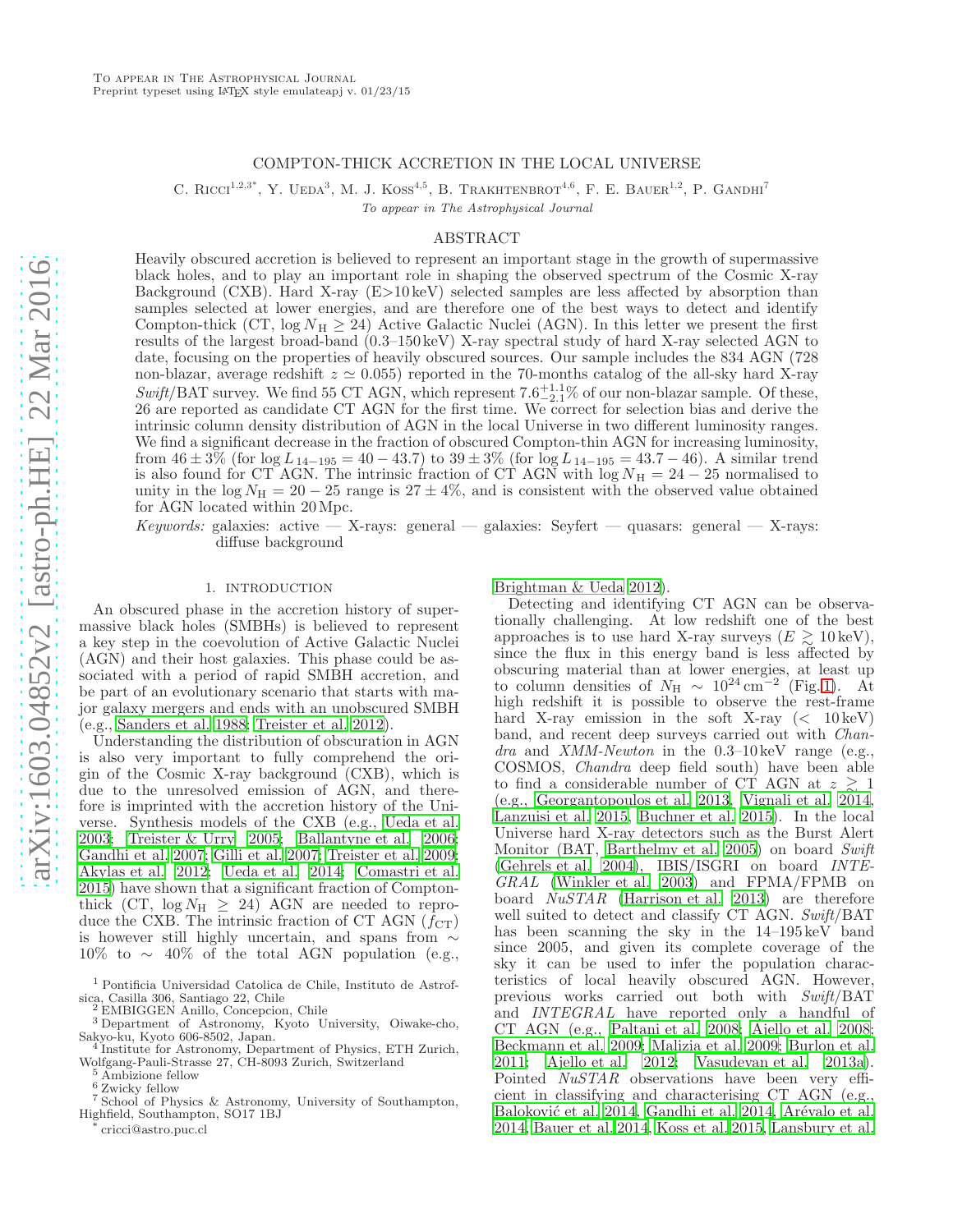

<span id="page-1-0"></span>Figure 1. Observed 14-195 keV flux versus column density for the template spectral model of [Ueda et al. \(2014\)](#page-5-9), assuming  $\Gamma =$ 1.8 and an half-opening angle of the torus of  $\dot{\theta}_{\text{OA}} = 35^{\circ}$  and  $\theta_{\text{OA}} = 60^{\circ}$ . The fluxes are normalised to the value obtained for  $log N<sub>H</sub> = 22$ . The figure illustrates the attenuation curve expected for  $Swift/BAT$ .

[2015,](#page-5-32) [Annuar et al. 2015,](#page-5-33) [Puccetti et al. 2015\)](#page-5-34), although the sample of these heavily obscured AGN observed so far is still rather small.

Our group has recently carried out the largest study of broad-band X-ray emission of AGN (Ricci et al. in prep.), analysing in detail the 0.3–150 keV spectra of the 834 AGN reported in the latest release (70 months, [Baumgartner et al. 2013](#page-5-35)) of the Swift/BAT catalog (Sect. [2\)](#page-1-1). We present here the first results of our work, focused on the detection of 55 CT AGN, 26 of which are reported for the first time as candidate CT sources. We discuss our results in the framework of CXB synthesis models (Sect. [3\)](#page-1-2), and use them to constrain the intrinsic  $N<sub>H</sub>$  distribution and the intrinsic fraction of CT AGN (Sect. [4\)](#page-3-0).

# 2. SAMPLE AND X-RAY SPECTRAL ANALYSIS

<span id="page-1-1"></span>Our total sample contains the 834 AGN reported in the 70-months Swift/BAT catalog [\(Baumgartner et al.](#page-5-35) [2013\)](#page-5-35), of which 106 are blazars. Blazars were identified based on the Rome BZCAT [\(Massaro et al. 2015\)](#page-5-36) and on recent literature. In the following we will refer only to the 728 non-blazar AGN. The sample is local, with an average redshift  $z \approx 0.055$ . We collected the best X-ray data below 10 keV available as of March 2013, using spectra from XMM-Newton, Chandra, Suzaku, Swift/XRT and ASCA. We also examined the X-ray spectra of the  $\sim 60$  objects reported as unknown in the Swift/BAT catalog (i.e. without a clear identification), and found that none of these objects show typical characteristics of CT AGN. Obscured AGN were fitted with a model that includes: i) a primary X-ray emission source in the form of an absorbed cutoff power-law; ii) an unobscured reflection component (using a slab reflection model<sup>9</sup>); iii) a scattered component in the form of a cutoff powerlaw, which parameters were fixed to those of the primary X-ray emission. This component was scaled by a constant  $(f_{scatt})$ , which was left free to vary and had a typical value of a few percent; iv) a Gaussian to represent Fe K $\alpha$  emission line; v) emission from collissionally ionized plasma; vi) a cross-calibration constant to take

<span id="page-1-3"></span>into account possible flux variability between the soft Xray observations and the 70-months averaged hard X-ray emission. Additional Gaussian lines were included to remove possible residuals in the iron region or below 4 keV. In order to better constrain the column density and intrinsic flux, AGN with  $N_H$  consistent with  $\geq 10^{24}$  cm<sup>-2</sup> within their 90% uncertainties were then fitted with the physical torus model of [Brightman & Nandra \(2011](#page-5-38)), which considers absorption and reflection for a sphericaltoroidal geometry. If statistically required, we added to this model a scattered component, additional Gaussian lines, a cross-calibration constant and collissionally ionized plasma. Depending on the number of counts  $\chi^2$ (∼ 700 AGN) or Cash (∼ 130 AGN) statistic were used to fit the X-ray spectra. Throughout this work we assume a cosmological model with  $H_0 = 70 \text{ km s}^{-1} \text{ Mpc}^{-1}$ ,  $\Omega_{\rm m} = 0.3$  and  $\Omega_{\Lambda} = 0.7$ . The spectral models used have been well tested in the past (e.g., [Gandhi et al. 2014](#page-5-28); Baloković et al. 2014; [Lansbury et al. 2015](#page-5-32)) and follows our rich experience in dealing with X-ray spectra of AGN (e.g., [Ricci et al. 2014;](#page-5-39) [Bauer et al. 2014;](#page-5-30) [Gandhi et al.](#page-5-28) [2014;](#page-5-28) [Koss et al. 2015](#page-5-31)). Given the homogeneous approach used for the spectral modelling, our sample is extremely well suited for future multi-wavelength studies.

In Table [1](#page-6-0) we report the list of the 55 AGN identified as CT from our study (i.e., with a best-fit column density of  $\log N_{\rm H} \geq 24$ , the 26 sources classified here for the first time as candidate CT by means of X-ray spectroscopy are marked in boldface. The values of the parameters listed in the table were obtained by using the torus model of [Brightman & Nandra \(2011\)](#page-5-38), as described above. The table also reports the values of the Fe K $\alpha$ EW and of the photon index  $(\Gamma_{2-10})$  obtained by fitting the observed 2–10 keV spectrum with a simple power law model. Both these parameters are diagnostics of heavy obscuration: the Fe K $\alpha$  EW is enhanced by the depletion of the X-ray primary emission due to the line-of-sight absorption, while the measured continuum in the 2–10 keV band is much flatter than in unobscured AGN due to the larger influence of the reprocessed X-ray emission from distant material. For NGC 1068 and NGC 3079 we calculated  $\Gamma_{2-10}$  in the 3–10 keV range to reduce the strong influence of the radiative recombination continuum. All CT sources show a  $2-10 \,\text{keV}$  X-ray continuum significantly flatter than typical unobscured or Compton-thin AGN ( $\Gamma \sim 1.8$ , e.g. [Vasudevan et al. 2013a\)](#page-5-26). The table also reports the value of the photon index (Γ) obtained by our broad-band X-ray fit. The values of  $N_H$  we obtained for previously-known CT AGN are in agreement with previous works carried out by using physical torus models (e.g., [Gandhi et al. 2014](#page-5-28) and references therein, [Koss et al. 2015;](#page-5-31) Baloković et al. 2014; [Brightman et al.](#page-5-40) [2015\)](#page-5-40). Details on the data reduction and fitting procedure, together with discussion on the individual CT sources, will be reported in the X-ray catalogue (Ricci et al. in prep.).

### <span id="page-1-2"></span>3. COMPTON-THICK AGN AND THE COSMIC X-RAY BACKGROUND

Observational constraints on the fraction of CT sources are of fundamental importance to discern between different synthesis models of the CXB. With our study we found that 55 sources have best-fit column densities

<sup>9</sup> pexrav in XSPEC [\(Magdziarz & Zdziarski 1995](#page-5-37))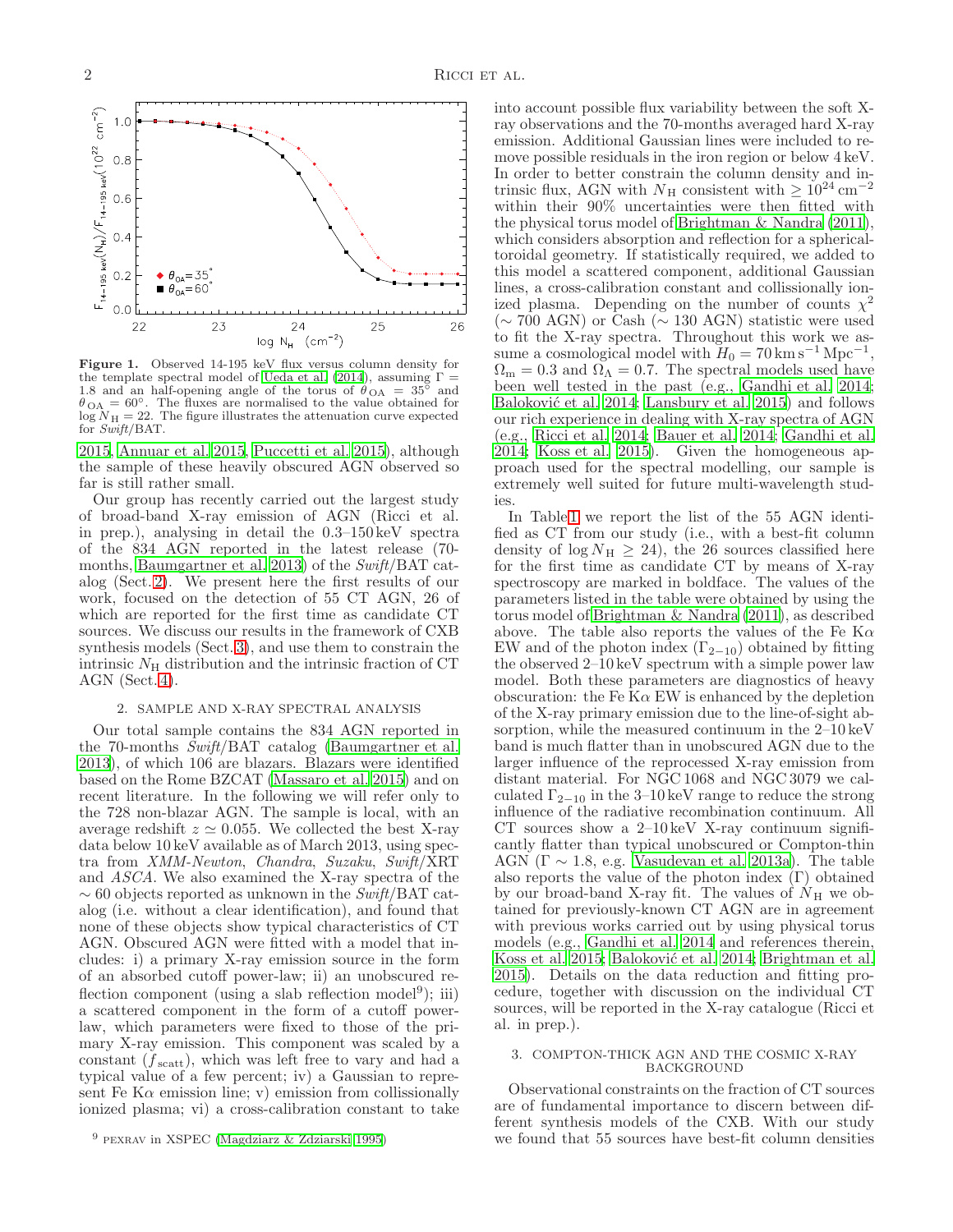

<span id="page-2-0"></span>**Figure 2.** Fraction of CT sources predicted by different synthesis models of the CXB versus 10–40 keV flux limit. The value sis models of the CXB versus  $10-40 \,\text{keV}$  flux limit. of  $f_{\text{CT}}$  obtained by this work is reported together with those obtained by the 9-months  $Swift/BAT$  survey (in the  $14-195$  keV band; [Tueller et al. 2008\)](#page-5-41) and by  $NuSTAR$  [8–24 keV [\(Alexander et al.](#page-5-42) [2013\)](#page-5-42) and 3–24 keV band [\(Civano et al. 2015\)](#page-5-43)]. The two models reported in [Akylas et al. \(2012](#page-5-8)) consider a total fraction of CT AGN of 15% and 25%. The plot shows that our results are in good agreement with the CXB models of [Treister et al. \(2009](#page-5-7)), [Akylas et al. \(2012](#page-5-8)) and [Ueda et al. \(2014\)](#page-5-9).  $N_H \ge 10^{24}$  cm<sup>-2</sup>, which represent 7.6% of our hard X-ray selected sample. The number of CT AGN ranges from 40–63 (5.5–8.7%) when  $90\%$  confidence errors on the column density are considered. Therefore the fraction of CT AGN of our sample is  $f_{\text{CT}} = 7.6^{+1.1}_{-2.1}\%$ . This fraction would be at most  $\sim 0.6\%$  lower if all the objects reported as unknown in the  $Swift/BAT$  catalog were found to be non-blazar AGN.

The new CT AGN are located on average at higher redshifts compared to previously known hard X-ray selected CT sources  $(z = 0.042 \text{ vs. } 0.017)$ . A Kolomogorov-Smirnov (KS) test gives a p-value of  $\sim 0.2\%$  that the two samples are drawn from the same distribution. The newly detected CT AGN have on average higher luminosities ( $\log L_{14-150} = 44.23$  vs. 43.87, KS p-value of  $\sim 10\%$ ) compared to previously known CT sources. The average values of the photon indices are consistent between the two populations ( $\Gamma = 2.09 \pm 0.05$  vs.  $\Gamma = 2.06 \pm 0.05$ , KS p-value of ~ 86%). While the average values of the column density of newly identified CT AGN  $(\log N_H = 24.59)$  is consistent with that of previously known CT AGN (log  $N_{\rm H} = 24.63$ ), their distribution are significantly different (KS p-value of  $\sim 1\%$ ), with the distribution of new CT AGN peaking at lower values of the column density. In an independent search for Comptonthick AGN, Koss et al. (in prep.) selected objects from the Swift/BAT catalog via their spectral curvature at  $E > 14 \text{ keV}$ , and follow-up  $NuSTAR$  observations have confirmed their CT nature. We have checked our sample and found that all of our suggested CT objects at  $z \leq 0.03$  show similar high energy curvature, validating this technique for finding CT AGN.

Synthesis models of the CXB include different assumptions on the cutoff energy of the primary X-ray emission, of the intensity of the reflection component, and on the intrinsic fraction of  $CT$  sources<sup>10</sup>. The inten-



<span id="page-2-1"></span>Figure 3. Panel A: Fraction of CT AGN versus the intrinsic (i.e. absorption-corrected) 14–150 keV flux. Panel B: Intrinsic 14– 150 keV luminosity (top panel) and observed fraction of CT sources (bottom panel) versus distance for the AGN located within 100 Mpc. The decrease of the observed CT fraction with the decreasing intrinsic flux and the increasing distance is due to the observational bias of the Swift/BAT survey against sources with  $log N_H > 24$ . In both panel A and B the empty and filled points represent the fraction of AGN with  $\log N_{\rm H} = 24 - 25$  and  $\log N_{\rm H} = 25 - 26$ , respectively. The red dashed line shows the intrinsic fraction of sources with  $\log N_H = 24 - 25 (27 \pm 4\%, \text{ see Sect. 4}),$  while the red dotted line is the associated uncertainty.

sity of the reprocessed X-ray emission in particular plays a rather important role in the predicted values of  $f_{\text{CT}}$ [\(Treister et al. 2009;](#page-5-7) [Ricci et al. 2011](#page-5-44); [Vasudevan et al.](#page-5-45) [2013b](#page-5-45)). The model of [Treister et al. \(2009\)](#page-5-7) takes into account reflection from a slab using the pexrav model with a reflection parameter of  $R = 1.2$ ; [Akylas et al. \(2012](#page-5-8)) consider the same spectrum for reprocessed X-ray radiation (with  $R \sim 1$ ), and take in account absorption by considering an X-ray source located at the centre of a uniform spherical distribution of matter. [Ueda et al. \(2014](#page-5-9)) consider reprocessed X-ray emission from the molecular torus by using an X-ray spectral model obtained by Monte Carlo simulations [\(Brightman & Nandra 2011](#page-5-38)), taking into account also disk reflection (using pexrav).

 $^{10}$  See for example Table 6 of Ueda et al.  $\left( 2014\right)$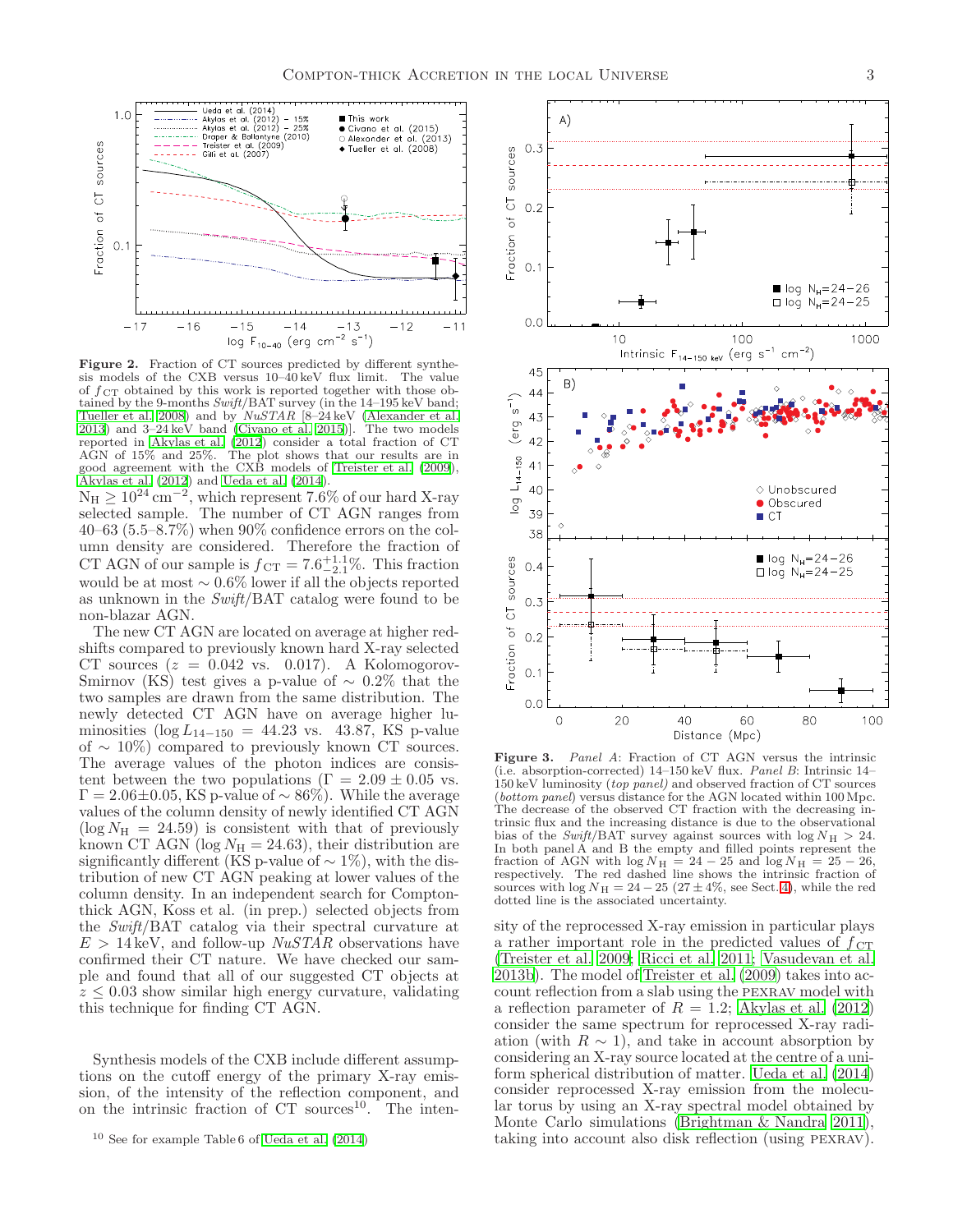[Ueda et al. \(2014\)](#page-5-9) argue that assuming a strength of the Compton hump produced by the disk of  $R_{disk} = 0.25$ or  $R_{\text{disk}} = 1$  would change the best estimate of  $f_{\text{CT}}$ by as much as 50%. The significantly higher fraction of CT AGN predicted at low fluxes by the model of [Ueda et al. \(2014\)](#page-5-9) (Fig. [2;](#page-2-0) i.e., a factor of  $\sim$  3 at  $F_{10-40}$  =  $10^{-15}$  erg cm<sup>-2</sup> s<sup>-1</sup> with respect to [Treister et al. 2009](#page-5-7)) is related to the increase in the fraction of obscuration at higher redshifts considered by the authors.

In Figure [2](#page-2-0) we illustrate the fraction of CT sources predicted by different synthesis models of the CXB as a function of the 10–40 keV flux limit. The figure shows the values of  $f_{\text{CT}}$  obtained by our work, by [Alexander et al.](#page-5-42)  $(2013)$  and Civano et al.  $(2015)$  using *NuSTAR*, and by [Tueller et al. \(2008\)](#page-5-41) for the 9-months Swift/BAT catalog. The Swift/BAT 70 months survey has a flux limit of ~ 10<sup>-11</sup> erg s<sup>-1</sup> cm<sup>-2</sup> in the 14-195 keV energy band, which corresponds to  $4.3 \times 10^{-12}$  erg s<sup>-1</sup> cm<sup>-2</sup> in the 10-40 keV band (for a power-law emission with a photon index of  $\Gamma = 1.8$ ). The observed value of  $f_{\text{CT}}$  we find is in good agreement with that predicted, for the flux limit of the 70-months Swift/BAT survey, by [Treister et al.](#page-5-7) [\(2009\)](#page-5-7) and [Ueda et al. \(2014\)](#page-5-9), and with the two models of [Akylas et al. \(2012\)](#page-5-8) that consider an intrinsic fraction of CT AGN of 15% and 25%. In agreement with the results of [Tueller et al. \(2008\)](#page-5-41), we find that the model of [Draper & Ballantyne \(2010](#page-5-46)) and of [Gilli et al. \(2007](#page-5-6)) clearly overestimate (by a factor of  $\sim$  2) the fraction of CT AGN for the flux-limit we probe in the 10–40 keV band. The value of  $f_{CT}$  obtained by [Civano et al. \(2015](#page-5-43)) combining  $NuSTAR$  detections in the 3–8, 8–24 and 3–24 keV band is larger than the value predicted by the models consistent with Swift/BAT measurements. This could be related to the large uncertainties associated with the estimation of  $N<sub>H</sub>$  from hardness ratios.

# <span id="page-3-0"></span>4. THE INTRINSIC COLUMN DENSITY DISTRIBUTION

Due to the significant effect of Compton scattering for  $N_{\rm H} > 10^{24} \,\rm cm^{-2}$  even hard X-ray selected samples can be biased against CT AGN (see Fig. [1\)](#page-1-0). In particular only a few objects with  $\log N_H \gtrsim 24.5$  are detected by Swift/BAT. In these reflection-dominated AGN the primary X-ray emission is almost completely depleted and they are observed only through their reflection component. The effect of this observational bias is clearly illustrated in Fig. [3,](#page-2-1) which shows how the observed value of  $f_{\rm CT}$  inferred from our sample changes with the intrinsic flux and the distance. Within 20 Mpc the fraction of CT AGN is  $f_{\text{CT}} = 32 \pm 11\%$ , while this value clearly decreases with increasing distance, and is below 10% at  $D \gtrsim 80$  Mpc.

To derive the intrinsic  $N_{\rm H}$  distribution of AGN one must carefully correct the observed distribution (bottom panel of Fig. [4\)](#page-3-1) for selection biases. Besides absorption, the reflection components from the torus and accretion disk also affect the selection efficiency of AGN at hard Xrays. We follow the same analysis as in [Ueda et al. \(2003,](#page-5-2) [2014\)](#page-5-9) to constrain the "N<sub>H</sub> function"  $[f(L_{\rm X}i, z_i; N_{\rm H}i)],$ which represents the probability distribution function of line-of-sight column density of an AGN. Since it is extremely difficult to constrain the number of AGN with  $\log N_{\rm H} > 25$ , the  $N_{\rm H}$  function is normalized to unity in the range between  $\log N_H = 20{\text -}24$  (completely unabsorbed AGN are arbitrarily assigned  $log N<sub>H</sub> = 20.0$ .

<span id="page-3-1"></span>Figure 4. Top panel: NH function of our hard X-ray selected AGN sample (normalised to unity in the  $log N<sub>H</sub> = 20–24$  range) for a torus with an half-opening angle of  $\ddot{\theta}_{OA} = 60^{\circ}$ . Central panel: same as top panel for a torus with an half-opening angle of  $\theta_{\text{OA}} = 35^{\circ}$ . Bottom panel: observed column density distribution (normalised to unity in the log  $N_H = 20{\text -}24$  range). The plots (normalised to unity in the  $log N<sub>H</sub> = 20-24$  range). show the values for 14–195 keV luminosities in the log  $L_{14-195}$  =  $40 - 43.7$  and  $\log L_{14-195} = 43.7 - 46$  range. Objects with little or no absorption were assigned log  $N_{\rm H} = 20$ .

Thanks to the large sample size, we do not assume any functional shape for the  $N<sub>H</sub>$  function, but treat the values in discrete bins of  $log N<sub>H</sub>$  as independent, free parameters. We perform a maximum-likelihood fit of the absorption function using the likelihood estimator defined by [Ueda et al. \(2014\)](#page-5-9):

$$
L' = -2 \sum \ln \frac{f(L_{\rm X}i, z_i; N_{\rm H}i) A(N_{\rm H}i, \Gamma_i, L_{\rm X}i, z_i)}{\int f(L_{\rm X}i, z_i; N_{\rm H}i) A(N_{\rm H}i, \Gamma_i, L_{\rm X}i, z_i) d\log N_{\rm H}}
$$
\n(1)

where  $i$  represents each object of the sample, and  $A$  is the survey area (from [Baumgartner et al. 2013](#page-5-35)) per count rate expected from a source with column density  $N_{\rm H}$ , in-

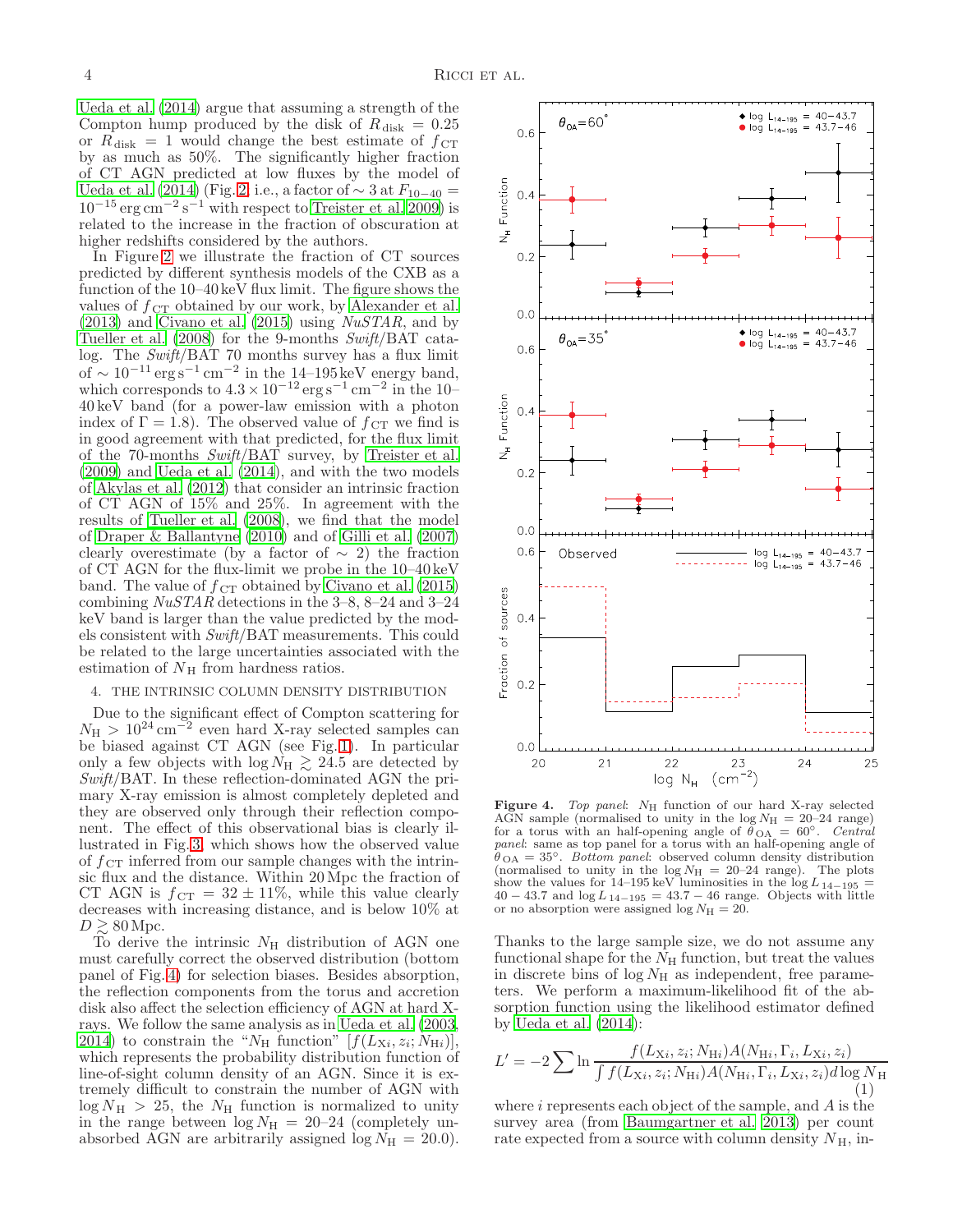trinsic 14–195 keV luminosity  $L_X = L_{14-195}$  and redshift z. Since we are interested in the local Universe we limited the redshift range to  $z < 0.3$ . The values of  $N_{\rm H}$  obtained by our broad-band spectroscopical work have typically small uncertainties, therefore we only refer to the bestfit value of  $N<sub>H</sub>$  of each AGN. Due to the difficulty of well constraining the column density of reflection-dominated AGN, we excluded from the sample the four most heavily Compton-thick AGN, which are likely to have  $log N_H$ 25. We obtained the count rate through the luminosity distance and the detector response by assuming the template X-ray spectra of [Ueda et al. \(2014](#page-5-9)), which considers both disk and torus reflection and assumes a cutoff energy of  $E_C = 300 \,\text{keV}$ . The latter is taken into account using the model of [Brightman & Nandra \(2011\)](#page-5-38), fixing the torus opening angle at 60°.

The  $N_{\rm H}$  function obtained is shown in the top panel of Figure [4](#page-3-1) for two luminosity bins. The number ratio between CT AGN with  $log N<sub>H</sub> = 24 - 25$  and absorbed Compton-thin AGN ( $log N_H$  = 22 – 24) is estimated to be  $62 \pm 10\%$  from the entire sample. We find a decrease in the fraction of obscured Comptonthin AGN for increasing luminosities as found by several previous studies (e.g., [Beckmann et al. 2009\)](#page-5-22), with the  $N_{\rm H}$  function going from  $68 \pm 4\%$  for the low-luminosity bin  $(\log L_{14-195} = 40 - 43.7)$  to  $50 \pm 4\%$  for the highluminosity one (log  $L_{14-195} = 43.7 - 46$ ). The  $N_{\rm H}$  function at  $\log N_H = 24 - 25$  has also a significantly higher value in the low-luminosity bin  $(f = 47 \pm 10\%)$  than in the high-luminosity one  $(f = 30 \pm 3\%)$ . Normalizing the  $N_{\rm H}$  distribution to unity in the log  $N_{\rm H} = 20 - 25$  range we obtain that the fraction of obscured Compton-thin sources decreases from  $46 \pm 3\%$  (log  $L_{14-195} = 40-43.7$ ) to  $39\pm3\%$  (log  $L_{14-195} = 43.7-46$ ), while the fraction of CT AGN with  $\log N_{\rm H} = 24 - 25$  is  $32 \pm 7\%$  and  $21 \pm 5\%$ for the low and the high luminosity bin, respectively. The fraction of CT AGN with  $\log N_H = 24-25$  for the whole sample is 27±4%. This value is larger than that predicted at low z by [Aird et al. \(2015](#page-5-47)), but is in very good agreement with that inferred by Burlon et al.  $(2011)$   $(20^{+9}_{-6})\%$ using a smaller sample of  $\sim$  200 Swift/BAT selected AGN.

The correction factors we calculated to reproduce the intrinsic number of CT AGN depend on the geometry of the absorbing and reprocessing material. To illustrate this effect we show in the central panel of Fig. [4](#page-3-1) the  $N_{\rm H}$  function obtained assuming a torus opening angle of  $\theta_{\text{OA}} = 35^{\circ}$ . While the population of Compton-thin AGN is unchanged, adopting this geometry we found that the number ratio between CT AGN with  $log N<sub>H</sub> = 24 - 25$ and absorbed Compton-thin AGN (log  $N_{\rm H}$  = 22 – 24) is  $36 \pm 5\%$  for the whole sample, lower than the value obtained for  $\theta_{OA} = 60^\circ$ . Similarly to what we obtained for  $\theta_{\text{OA}} = 60^{\circ}$ , we found that the  $N_{\text{H}}$  function at  $\log N_H = 24 - 25$  has a significantly higher value in the low-luminosity bin  $(f = 27 \pm 6\%)$  than in the highluminosity one  $(f = 15 \pm 4\%)$ . Normalizing the  $N_{\rm H}$  distribution to unity in the  $log N_H = 20-25$  range we found that the fraction of CT AGN with  $\log N_H = 24 - 25$  is  $22\pm4\%$  and  $13\pm3\%$  for the low and high-luminosity bin, respectively, and  $17 \pm 3\%$  for the whole sample.

The fraction of obscured Compton-thin AGN of our sample significantly decreases with increasing luminosity. This trend has been explained with the decrease of the covering factor of the circumnuclear material with the luminosity, possibly due to radiation pressure (e.g., [Lusso et al. 2013](#page-5-48) and references therein). We also find significant evidence for a luminosity-dependence of the fraction of CT sources, both assuming  $\theta_{OA} = 60^{\circ}$  and  $\theta_{\text{OA}} = 35^{\circ}$ . Studying *NuSTAR* observations of 10 AGN, [Brightman et al. \(2015\)](#page-5-40) recently found possible evidence of a strong decrease of the covering factor of the torus with the luminosity  $(f_{\text{CT}} \propto -0.41 \log L_{2-10})$ , similarly to what was found for Compton-thin objects. At higher redshifts [Buchner et al. \(2015\)](#page-5-15) found instead that the fraction of CT AGN is compatible with being constant with the luminosity.

### 5. SUMMARY AND CONCLUSIONS

In this work we report the first results obtained by the largest study of hard X-ray selected AGN to date, which includes the 834 AGN of the 70-months Swift/BAT catalog. We find 55 CT AGN, which represents  $7.6^{+1.1}_{-2.1}\%$ of the total population of non-blazar objects. We find the first evidence of CT obscuration in 26 objects, increasing considerably the number of hard X-ray selected CT AGN at low redshift. The observed fraction of CT AGN we infer for the flux limit of the  $Swith/BAT$ survey is in agreement with the recent CXB synthesis models of [Treister et al. \(2009\)](#page-5-7), [Akylas et al. \(2012](#page-5-8)) and [Ueda et al. \(2014\)](#page-5-9).

We reconstruct the intrinsic column density distribution of AGN and find that the fraction of obscured Compton-thin AGN (log  $N_{\rm H} = 22 - 24$ ) varies between  $~\sim~46\%$  (for log  $L_{14-195}$  = 40 − 43.7) and  $\sim~39\%$  $(\log L_{14-195} = 43.7 - 46)$ . We also find a decrease in the fraction of CT AGN for increasing luminosity. We show that the intrinsic fraction of CT AGN with  $\log N_{\rm H}$  =  $24-25$  normalised to unity in the log  $N_{\rm H} = 20-25$  range is  $27 \pm 4\%$ . This is consistent with the observed value obtained for AGN located within 20 Mpc (see Fig. [3\)](#page-2-1), which shows that a significant fraction of AGN in the local Universe are heavily obscured.

Future NuSTAR observations of nearby AGN, selected for example by their [OIII] emission, will allow to detect the CT AGN missing from the Swift/BAT survey. At the same time deep  $NuSTAR$  observations are expected to resolve ∼ 30% of the integrated flux of the CXB [\(Ballantyne et al. 2011\)](#page-5-49), and will shed light on the fraction of CT sources at lower flux levels, which will allow to even better discriminate between different synthesis models of the CXB.

We thank the referee for the very detailed and insightful report, which helped us to improve the quality of the manuscript. CR and FEB acknowledge financial support from the CONICYT-Chile "EMBIGGEN" Anillo (grant ACT1101). Part of this work was carried out while CR was Fellow of the Japan Society for the Promotion of Science (JSPS). We thank L. Burtscher, J. Buchner, C. S. Chang and C. Vignali for their comments on the manuscript. We acknowledge financial support from FONDECYT 1141218 (CR, FEB), Basal-CATA PFB–06/2007 (CR, FEB), and the Ministry of Economy, Development, and Tourism's Millennium Science Initiative through grant IC120009, awarded to The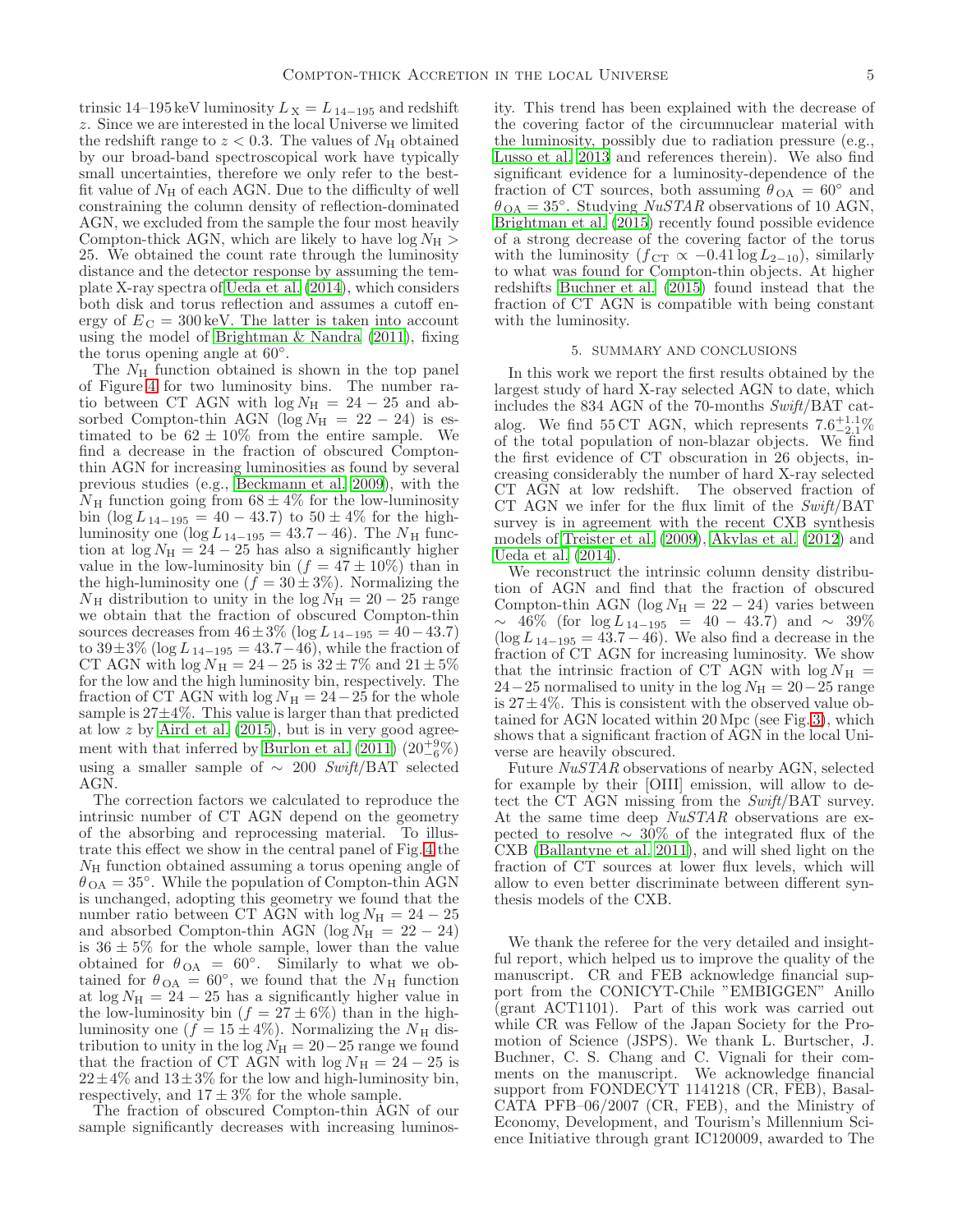Millennium Institute of Astrophysics, MAS (FEB). This work was partly supported by the Grant-in-Aid for Scientific Research 26400228 (YU) from the Ministry of Education, Culture, Sports, Science and Technology of Japan (MEXT). MK acknowledges support from the Swiss National Science Foundation (SNSF) through the Ambizione fellowship grant PZ00P2 154799/1.

Facilities: Swift, XMM-Newton, Suzaku, ASCA, Chandra.

#### REFERENCES

- <span id="page-5-47"></span>Aird, J., Coil, A. L., Georgakakis, A., et al. 2015, MNRAS, 451, 1892
- <span id="page-5-25"></span>Ajello, M., Alexander, D. M., Greiner, J., et al. 2012, ApJ, 749, 21
- <span id="page-5-21"></span>Ajello, M., Rau, A., Greiner, J., et al. 2008, ApJ, 673, 96
- <span id="page-5-8"></span>Akylas, A., Georgakakis, A., Georgantopoulos, I., Brightman, M., & Nandra, K. 2012, A&A, 546, A98
- <span id="page-5-42"></span>Alexander, D. M., Stern, D., Del Moro, A., et al. 2013, ApJ, 773, 125
- <span id="page-5-33"></span>Annuar, A., Gandhi, P., Alexander, D. M., et al. 2015, ArXiv e-prints
- <span id="page-5-29"></span>Arévalo, P., Bauer, F. E., Puccetti, S., et al. 2014, ApJ, 791, 81
- <span id="page-5-49"></span>Ballantyne, D. R., Draper, A. R., Madsen, K. K., Rigby, J. R., & Treister, E. 2011, ApJ, 736, 56
- <span id="page-5-4"></span>Ballantyne, D. R., Everett, J. E., & Murray, N. 2006, ApJ, 639, 740
- <span id="page-5-27"></span>Baloković, M., Comastri, A., Harrison, F. A., et al. 2014, ApJ, 794, 111
- <span id="page-5-16"></span>Barthelmy, S. D., Barbier, L. M., Cummings, J. R., et al. 2005, Space Sci. Rev., 120, 143
- <span id="page-5-30"></span>Bauer, F. E., Arevalo, P., Walton, D. J., et al. 2014, ArXiv e-prints
- <span id="page-5-35"></span>Baumgartner, W. H., Tueller, J., Markwardt, C. B., et al. 2013, ApJS, 207, 19
- <span id="page-5-22"></span>Beckmann, V., Soldi, S., Ricci, C., et al. 2009, A&A, 505, 417
- <span id="page-5-38"></span>Brightman, M., & Nandra, K. 2011, MNRAS, 413, 1206
- <span id="page-5-11"></span>Brightman, M., & Ueda, Y. 2012, MNRAS, 423, 702
- <span id="page-5-40"></span>Brightman, M., Baloković, M., Stern, D., et al. 2015, ApJ, 805, 41
- <span id="page-5-15"></span>Buchner, J., Georgakakis, A., Nandra, K., et al. 2015, ApJ, 802, 89
- <span id="page-5-24"></span>Burlon, D., Ajello, M., Greiner, J., et al. 2011, ApJ, 728, 58
- <span id="page-5-43"></span>Civano, F., Hickox, R. C., Puccetti, S., et al. 2015, ApJ, 808, 185
- <span id="page-5-10"></span>Comastri, A., Gilli, R., Marconi, A., Risaliti, G., & Salvati, M. 2015, A&A, 574, L10
- <span id="page-5-46"></span>Draper, A. R., & Ballantyne, D. R. 2010, ApJ, 715, L99
- <span id="page-5-5"></span>Gandhi, P., Fabian, A. C., Suebsuwong, T., et al. 2007, MNRAS, 382, 1005
- <span id="page-5-28"></span>Gandhi, P., Lansbury, G. B., Alexander, D. M., et al. 2014, ApJ, 792, 117
- <span id="page-5-17"></span>Gehrels, N., Chincarini, G., Giommi, P., et al. 2004, ApJ, 611, 1005
- <span id="page-5-12"></span>Georgantopoulos, I., Comastri, A., Vignali, C., et al. 2013, A&A, 555, A43
- <span id="page-5-6"></span>Gilli, R., Comastri, A., & Hasinger, G. 2007, A&A, 463, 79
- <span id="page-5-19"></span>Harrison, F. A., Craig, W. W., Christensen, F. E., et al. 2013, ApJ, 770, 103
- <span id="page-5-31"></span>Koss, M. J., Romero-Canizales, C., Baronchelli, L., et al. 2015, ArXiv e-prints
- <span id="page-5-32"></span>Lansbury, G. B., Gandhi, P., Alexander, D. M., et al. 2015, ArXiv e-prints
- <span id="page-5-14"></span>Lanzuisi, G., Ranalli, P., Georgantopoulos, I., et al. 2015, A&A, 573, A137
- <span id="page-5-48"></span>Lusso, E., Hennawi, J. F., Comastri, A., et al. 2013, ApJ, 777, 86
- <span id="page-5-37"></span>Magdziarz, P., & Zdziarski, A. A. 1995, MNRAS, 273, 837
- <span id="page-5-23"></span>Malizia, A., Stephen, J. B., Bassani, L., et al. 2009, MNRAS, 399, 944
- <span id="page-5-36"></span>Massaro, E., Maselli, A., Leto, C., et al. 2015, Ap&SS, 357, 75
- <span id="page-5-20"></span>Paltani, S., Walter, R., McHardy, I. M., et al. 2008, A&A, 485, 707
- <span id="page-5-34"></span>Puccetti, S., Comastri, A., Bauer, F. E., et al. 2015, ArXiv e-prints
- <span id="page-5-44"></span><span id="page-5-39"></span>Ricci, C., Ueda, Y., Ichikawa, K., et al. 2014, A&A, 567, A142 Ricci, C., Walter, R., Courvoisier, T. J.-L., & Paltani, S. 2011,
- A&A, 532, A102
- <span id="page-5-0"></span>Sanders, D. B., Soifer, B. T., Elias, J. H., et al. 1988, ApJ, 325, 74 Treister, E., Schawinski, K., Urry, C. M., & Simmons, B. D. 2012,
- <span id="page-5-1"></span>ApJ, 758, L39 Treister, E., & Urry, C. M. 2005, ApJ, 630, 115
- <span id="page-5-7"></span><span id="page-5-3"></span>Treister, E., Urry, C. M., & Virani, S. 2009, ApJ, 696, 110
- <span id="page-5-41"></span>Tueller, J., Mushotzky, R. F., Barthelmy, S., et al. 2008, ApJ, 681, 113
- <span id="page-5-9"></span>Ueda, Y., Akiyama, M., Hasinger, G., Miyaji, T., & Watson, M. G. 2014, ApJ, 786, 104
- <span id="page-5-2"></span>Ueda, Y., Akiyama, M., Ohta, K., & Miyaji, T. 2003, ApJ, 598, 886
- <span id="page-5-26"></span>Vasudevan, R. V., Brandt, W. N., Mushotzky, R. F., et al. 2013a, ApJ, 763, 111
- <span id="page-5-45"></span>Vasudevan, R. V., Mushotzky, R. F., & Gandhi, P. 2013b, ApJ, 770, L37
- <span id="page-5-18"></span><span id="page-5-13"></span>Vignali, C., Mignoli, M., Gilli, R., et al. 2014, A&A, 571, A34 Winkler, C., Courvoisier, T. J.-L., Di Cocco, G., et al. 2003,
- A&A, 411, L1

#### APPENDIX

The list of CT sources, together with their characteristics inferred by our broad-band X-ray spectroscopical study are reported in Table [1.](#page-6-0)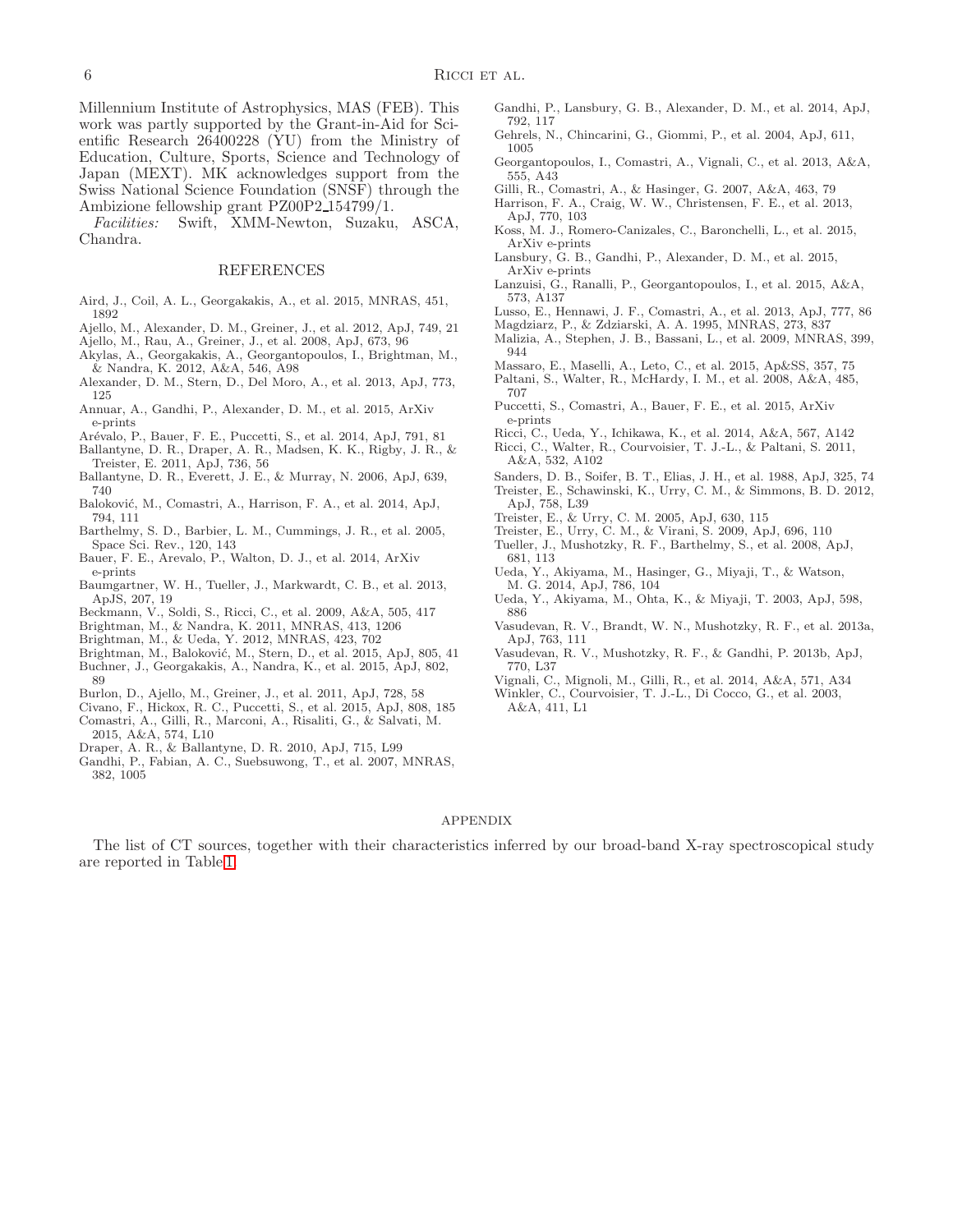| (1)                             | (2)                      | (3)                  | (4)      | (5)                         | (6)                                                         | (7)                                                         | (8)                                      | (9)                | (10)                                     | (11)      |
|---------------------------------|--------------------------|----------------------|----------|-----------------------------|-------------------------------------------------------------|-------------------------------------------------------------|------------------------------------------|--------------------|------------------------------------------|-----------|
| SWIFT ID                        | Counterpart              | Type                 | $\rm{z}$ | $\log N_{\rm H}$            | Fe $K\alpha$ EW                                             | $\Gamma_{2-10}$                                             | $\Gamma$                                 | $\log L_{2-10}$    | $\log L_{14-150}$                        | Facility  |
|                                 |                          |                      |          | $\lceil$ cm <sup>-2</sup> ] | [eV]                                                        |                                                             |                                          | $\rm{erg\,s}^{-1}$ | $\lceil \text{erg}\,\text{s}^{-1}\rceil$ |           |
| SWIFT J0030.0-5904              | ESO 112-6                | $\ldots$             | 0.0290   | $24.03$ [23.79 - 24.43]     | $7300^{+4056}_{-5641}$                                      | $-0.70^{\mathrm {+5.01}}$                                   | $1.78^{+0.35}_{-\phantom{0}}$<br>$-0.38$ | 43.12              | 43.53                                    | <b>SX</b> |
| <b>SWIFT J0105.5-4213</b>       | $MCG-07-03-007$          | $\overline{2}$       | 0.0302   | $24.18$ [ $23.95 - 24.30$ ] | < 2246                                                      | $-1.30^{+1.29}_{-1.29}$                                     | $^{+0.25}$<br>2.12<br>0.41               | 43.46              | 43.55                                    | <b>SX</b> |
| SWIFT J0111.4-3808              | <b>NGC 424</b>           | 1.9                  | 0.0118   | $24.33$ [ $24.32 - 24.34$ ] | $928^{+109}_{-72}$                                          | $^{-1.31}_{+0.06}$<br>0.11<br>$-0.06$                       | 0.39                                     | 43.77              | 43.32                                    | XE        |
| SWIFT J0122.8+5003 <sup>B</sup> | $MCG +08-03-018$         | $\overline{2}$       | 0.0204   | $24.24$ [24.09 - 24.58]     | < 930                                                       | $-0.29^{+0.36}_{-0.07}$<br>-0.9'                            | -0.05<br>2.71                            | 43.98              | 43.38                                    | <b>SX</b> |
| SWIFT J0128.9-6039              | 2MASX J01290761-6038423  | $\ldots$ .           | 0.2030   | $24.13$ [23.90 - 24.32]     | < 1204                                                      | $-0.27 + 1.00$                                              | -0.21<br>2.18                            | 45.23              | 45.23                                    | <b>SX</b> |
| SWIFT J0130.0-4218              | ESO 244-IG 030           | $\overline{2}$       | 0.0256   | $24.20$ [24.02 - 24.55]     | NC                                                          | 0.16                                                        | $-0.36$                                  | 43.68              | 43.42                                    | <b>SX</b> |
| SWIFT J0242.6+0000              | <b>NGC 1068</b>          | 2                    | 0.0038   | $24.95$ [24.63 - 25.16]     | ${\bf 565^{+58}_{-20}}$                                     | $0.89^{+5.06}_{-0.06}$                                      | -0.10                                    | 42.93              | 42.76                                    | XE        |
| SWIFT J0250.7+4142              | NGC 1106                 | 2 <sup>1</sup>       | 0.0145   | $24.25$ [24.08 - 24.54]     | < 2558                                                      | $0.83^{+\frac{1}{2}}$                                       | 0.29                                     | 42.80              | 43.12                                    | <b>SX</b> |
| SWIFT J0251.3+5441 <sup>A</sup> | 2MFGC 02280              | 2                    | 0.0152   | $24.06$ [23.96 - 24.18]     | $336^{+748}_{-331}$                                         | $-2.17^{+0.67}_{-0.67}$                                     | $-0.13$<br>1.86                          | 43.02              | 43.36                                    | <b>SX</b> |
| SWIFT J0251.6-1639              | <b>NGC 1125</b>          | $\overline{2}$       | 0.0110   | $24.27$ [24.03 - 24.59]     | < 2023                                                      | $0.03^{+1.47}_{-1.47}$                                      | 0.29<br>2.01                             | 42.74              | 42.90                                    | <b>SX</b> |
| SWIFT J0304.1-0108              | <b>NGC 1194</b>          | 1.9 <sup>1</sup>     | 0.0136   | $24.33$ [24.30 - 24.39]     | $768^{+235}_{-241}$                                         | $^{+0.12}$<br>0.21<br>$-0.13$                               | 2.00<br>0.08                             | 43.69              | 43.62                                    | XE        |
| SWIFT J0308.2-2258              | NGC 1229                 | $\overline{2}$       | 0.0360   | 24.94 [24.49 – NC]          | ${}_{\leq 1662}$                                            | $-1.51^{+\tilde{1}\cdot\tilde{2}\tilde{0}}$                 | $-0.43$<br>0.24                          | 43.96              | 44.10                                    | <b>SX</b> |
| SWIFT J0350.1-5019              | $ESO 201-4$              | $\overline{2}$       | 0.0359   | $24.32$ [ $24.25 - 24.35$ ] | $503^{+136}_{-106}$                                         | $-0.40^{+0.25}_{-0.22}$<br>-0.26                            | $\scriptstyle\pm 0.16$<br>2.09<br>0.22   | 44.44              | 44.28                                    | XE        |
| SWIFT J0357.5-6255              | 2MASX J03561995-6251391  | 1.9                  | 0.1076   | $24.17$ [23.99 - 24.38]     | < 542                                                       | $-2.08$<br>$-2.77$<br>- N C                                 | $-0.27$<br>2.26<br>0.32                  | 44.84              | 44.77                                    | <b>SX</b> |
| SWIFT J0427.6-1201 <sup>†</sup> | $MCG-02-12-017$          | $\overline{2}$       | 0.0325   | $24.25$ [23.79 - 25.26]     | NC                                                          | $-0.59^{+1.24}_{N}$                                         | $-0.38$                                  | 43.41              | 43.67                                    | <b>SX</b> |
| SWIFT J0453.4+0404              | CGCG 420-015             | $\overline{2}$       | 0.0294   | $24.14$ [ $23.93 - 24.18$ ] | $450^{+1725}_{-24}$                                         | $-0.46^{+0.25}_{-0.26}$<br>$-0.26$                          | -0.40                                    | 44.00              | 43.93                                    | XE        |
| SWIFT J0601.9-8636              | ESO 005- G 004           | 2                    | 0.0062   | $24.34$ [24.28 - 24.44]     | $1414 + \frac{1175}{1012}$<br>$-1242$                       | $-0.86^{+\check{0}.\bar{2}\check{2}}$<br>0.22               | $^{+0.14}$<br>1.81                       | 42.78              | 42.68                                    | SuX       |
| SWIFT J0615.8+7101              | Mrk 3                    | 1.9                  | 0.0135   | $24.07$ [ $24.03 - 24.13$ ] | $354^{+32}_{-9}$                                            | $-0.52^{+\check{0}.\check{0}\check{4}}$                     | $1.92^{+0.10}_{-0.02}$                   | 43.67              | 44.00                                    | XE        |
| SWIFT J0656.4-4921              | 2MASX J06561197-4919499  | $\overline{2}$       | 0.0410   | $24.03$ [23.93 - 24.33]     | < 2224                                                      | $-2.03^{+1.7}_{-0.8}$                                       | $+0.3$<br>1.91                           | 43.48              | 43.77                                    | <b>SX</b> |
| SWIFT J0714.2+3518 <sup>A</sup> | $MCG +06-16-028$         | 1.9                  | 0.0157   | $24.80$ [24.05 – NC]        | $\leq 6136$                                                 | $-0.81$<br>$+1.77$<br>$-1.65$                               | -0.42<br>$1.92^{+}$                      | 43.04              | 43.33                                    | <b>SX</b> |
| SWIFT J0743.0+6513 <sup>B</sup> | Mrk 78                   | $\overline{2}$       | 0.0371   | $24.11$ [23.99 - 24.19]     | $366^{+2083}_{-110}$                                        | $-0.49^{+0.51}_{-0.52}$<br>$-0.53$                          | $^{-0.59}_{+0.21}$<br>$-0.36$            | 43.82              | 43.53                                    | XE        |
| SWIFT J0807.9+3859              | Mrk 622                  | 1.9                  | 0.0232   | $24.29$ [23.99 – NC]        |                                                             | $-1.09^{+0.67}_{-0.7}$<br>$-0.74$                           | $+0.22$<br>2.10<br>$-0.84$               | 43.26              | 43.37                                    | XE        |
| SWIFT J0902.7-6816 <sup>B</sup> | <b>NGC 2788A</b>         | $\overline{2}$       | 0.0133   | $25.55$ [ $24.14 - NC$ ]    | $\substack{ \\ 597^{+567}_{-324} \\ 3408^{+1770}_{-3232} }$ | $-1.74^{+1.36}_{-1.28}$                                     | -0.68<br>011                             | 43.03              | 43.64                                    | <b>SX</b> |
| SWIFT J0919.2+5528              | Mrk 106                  | 1.9                  | 0.1234   | $24.01$ [ $23.86 - 24.15$ ] | < 1736                                                      | $^{+0.98}$<br>$-1.31$<br>-1.01                              | -0.41                                    | 44.54              | 44.62                                    | <b>SX</b> |
| SWIFT J0924.2-3141              | 2MASX J09235371-3141305  | $\overline{2}$       | 0.0424   | $24.11$ [ $24.03 - 24.20$ ] | < 1683                                                      | $-2.10^{+0.99}_{-0.02}$                                     | $-0.24$<br>2.19<br>-0.11                 | 44.14              | 44.04                                    | <b>SX</b> |
| SWIFT J0934.7-2156              | ESO 565-G019             | 2 <sup>1</sup>       | 0.0163   | 24.65 [24.48 – NC]          | $1100^{+600}_{-600}$                                        | $^{+0.52}$<br>$0.60^{-}$                                    | $-0.21$                                  | 43.50              | 43.67                                    | SuX       |
| SWIFT J0935.9+6120              | $MCG + 10 - 14 - 025$    | 1.9                  | 0.0394   | $24.35$ [ $24.31 - 24.45$ ] | >222                                                        | $^{-0.38}_{+0.34}$<br>0.01                                  | $_{+0.25}^{+0.37}$<br>2.33               | 44.23              | 44.07                                    | XE        |
| SWIFT J1001.7+5543 <sup>A</sup> | NGC 3079                 | 1.9                  | 0.0037   | $25.10$ [ $24.51 - NC$ ]    | $1609^{+389}_{-1541}$                                       | $0.90^{+0.50}_{-0.47}$<br>$-0.47$                           | $-0.09$<br>1.46<br>$-0.08$               | 41.30              | 42.47                                    | XE        |
| SWIFT J1031.5-4205              | ESO 317- G 041           | $\sim$ $\sim$ $\sim$ | 0.0193   | $24.30$ [ $24.08 - 24.73$ ] | ΝC                                                          | $-2.98^{+0.56}_{-0.76}$                                     | -0.2′<br>2.20                            | 43.27              | 43.24                                    | <b>SX</b> |
| SWIFT J1033.8+5257              | SDSS J103315.71+525217.8 | $\ldots$             | 0.0653   | $24.27$ [24.06 - 24.53]     | < 1776                                                      | $-0.93^{+0.55}_{-0.55}$                                     | $-0.24$<br>2.35                          | 44.33              | 44.18                                    | <b>SX</b> |
| SWIFT J1048.4-2511 <sup>A</sup> | <b>NGC 3393</b>          | $\overline{2}$       | 0.0125   | $24.50$ [24.31 - 24.82]     | $1585^{+467}_{-466}$                                        | $0.70^{+0.56}_{-0.77}$<br>$-0.55$                           | 1.79<br>$-0.22$                          | 42.63              | 43.02                                    | XE        |
| SWIFT J1206.2+5243              | <b>NGC 4102</b>          | $\overline{2}$       | 0.0028   | $24.18$ [24.06 - 24.27]     | $275^{+\, \omega}_{-204}$                                   | $0.90^{+0.47}_{-0.47}$                                      | $_{+0.18}$<br>1.80                       | 41.66              | 42.04                                    | XE        |
| SWIFT J1212.9+0702†             | NGC 4180                 | 2 <sup>1</sup>       | 0.0070   | $24.15$ [ $23.93 - 24.42$ ] | ΝC                                                          | $-2.78^{+2.62}_{-2.62}$<br>NC                               | 0.29<br>1.75<br>-019                     | 41.92              | 42.38                                    | <b>SX</b> |
| SWIFT J1253.5-4137              | ESO 323-32               | $\overline{2}$       | 0.0160   | $24.79$ [24.39 – NC]        | $1787^{+226}_{-217}$                                        | $+0.24$<br>$-0.01$<br>0.25                                  | $^{+0.42}$<br>1.96<br>$-0.58$            | 43.16              | 43.39                                    | SuX       |
| SWIFT J1305.4-4928              | NGC 4945                 | 2 <sup>1</sup>       | 0.0019   | $24.80$ [24.76 - 24.93]     | $863^{+46}_{-42}$                                           | $-0.04^{+\check{0}.\check{0}\check{6}}$                     | $+0.05$<br>1.80                          | 42.07              | 43.07                                    | XE        |
| SWIFT J1412.9-6522              | Circinus Galaxy          | 2 <sup>1</sup>       | 0.0014   | 24.40 [24.39 - 24.41]       | $2019^{+22\overline{4}}_{-21}$                              | $+0.02$<br>0.21                                             | $2.50^{+0.01}_{-0.01}$                   | 42.63              | 42.37                                    | XE        |
| SWIFT J1416.9-4640              | IGR J14175-4641          | $\,2\,$              | 0.0766   | $24.35$ [ $24.20 - 24.54$ ] | < 938                                                       | $-0.30^{+0.02}_{+0.94}$                                     | -0.17<br>2.11                            | 44.71              | 44.80                                    | <b>SX</b> |
| SWIFT J1432.8-4412              | NGC 5643                 | $\overline{2}$       | 0.0040   | $25.40$ [ $25.06 - NC$ ]    | $1640^{+2484}_{-2484}$                                      | $-0.30_{\rule{0pt}{6pt}-0.12}^{\rule[-3pt]{0pt}{3pt}-1.38}$ | 0.13                                     | 42.43              | 42.98                                    | XE        |
| SWIFT J1442.5-1715              | NGC 5728                 | $\overline{2}$       | 0.0093   | $24.13$ [ $24.09 - 24.16$ ] | $780 + 1361$<br>$780 + 1561$                                | $-1.20^{+\check{0}.\check{1}'}$<br>0.16                     | -0.03<br>0.04                            | 42.86              | 43.30                                    | SuX       |
| SWIFTJ1445.6+2702 <sup>A</sup>  | CGCG 164-019             | 1.9 <sup>1</sup>     | 0.0299   | $24.75$ [24.60 - 25.49]     | $\leq 1282$                                                 | $0.10^{+0.70}_{-0.70}$<br>$-0.81$                           | 0.32<br>$-0.21$                          | 44.57              | 44.65                                    | <b>SX</b> |
| SWIFT J1635.0-5804              | ESO 137- G 034           | $\overline{2}$       | 0.0090   | $24.30$ [24.23 - 24.37]     | $1112^{+2178}_{-98}$                                        | $0.02^{+\check{0}.\check{2}3}_{0.02}$                       | $2.14^{+0.17}_{-0.17}$                   | 42.65              | 42.71                                    | XE        |

<span id="page-6-0"></span>Table 1<br>CT AGN in the  $\textit{Swift}/\text{BAT}$  70-months catalog.

 $\overline{\phantom{0}}$